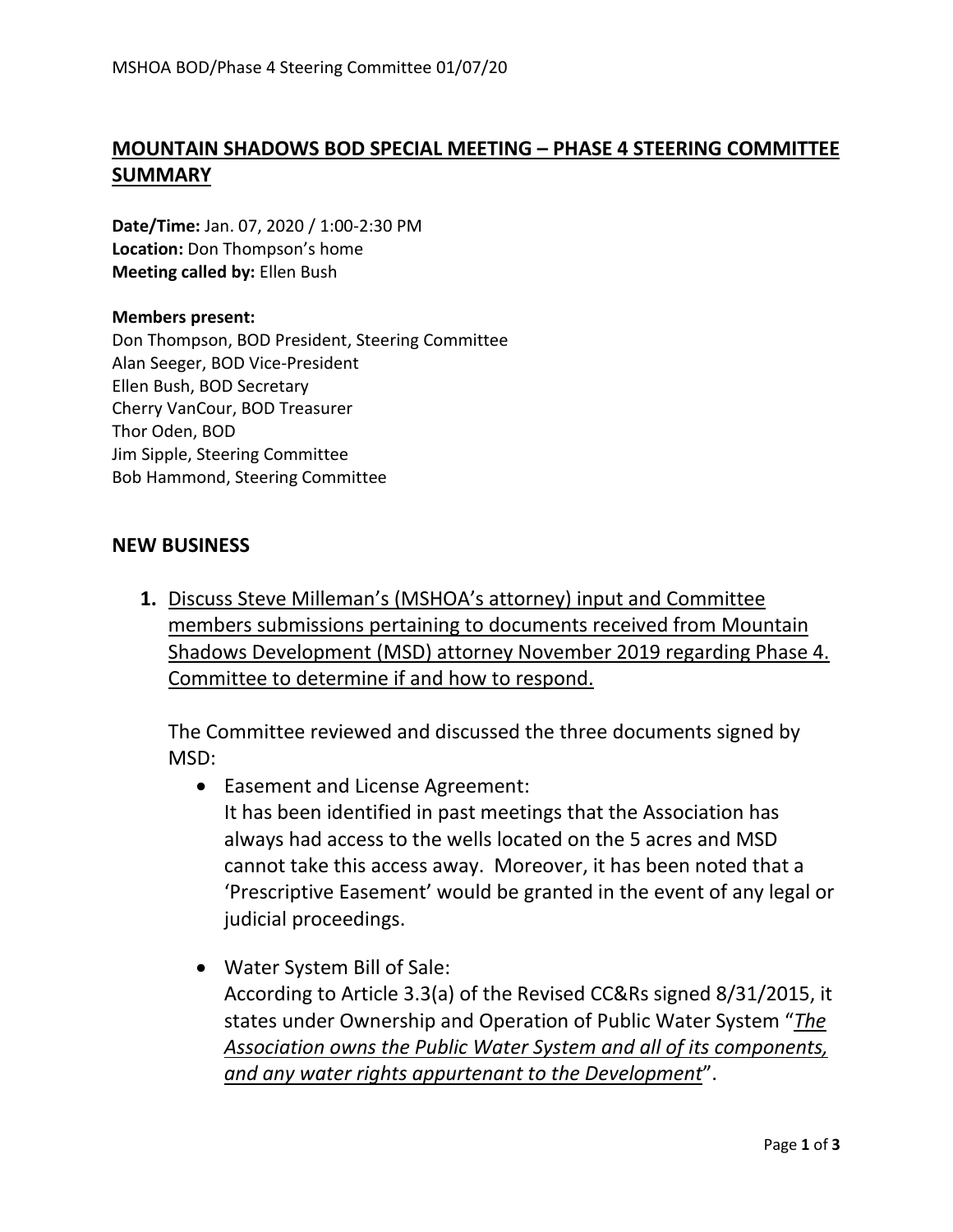The Water System Bill of Sale states in Article 2 '*Acceptance. MSHOA accepts the transfer of the Public Water System "as is" and "where is," without warranty except as to title*.' Article 3 states '*Indemnification. MSHOA agrees to defend, indemnify and hold harmless MSD and its successors and assigns, from any and all claims, demands, liabilities, cause of action, cost or expenses (including reasonable attorneys' fees which shall be paid as incurred) related to the Water System*.

Steve Millemann (MSHOA attorney) identifies two potential downsides to executing and recording the Bill of Sale. The first is that it provides that MSHOA is accepting the water system as "AS IS" and without warranty. This and the indemnification language in the Bill of Sale would preclude the pursuit of any claim against MSD for defects in or repairs or upgrades of the System. The second potential downside is that the indemnification language of the Bill of Sale would oblige the MSHOA to defend or cover the costs of MSD's defense of a lawsuit filed by an individual Mountain Shadows owner regarding the water system.

The consensus of the Steering Committee is there would be no benefit to the Association to sign the Water System Bill of Sale since the CC&Rs clearly state the Association owns the Public Water System.

Cherry moved and Alan seconded a motion to not sign the Easement and License agreement and Water System Bill of Sale. Motion approved unanimously.

• Declaration of Amendment to Revised Declaration of Covenants, Conditions and Restrictions for Mountain Shadows Subdivision No. 1, 2, 3, and 4 (future):

This document which amends Article 6 of the Revised CC&Rs, has been signed by MSD and recorded with Boise County (instrument #265685).